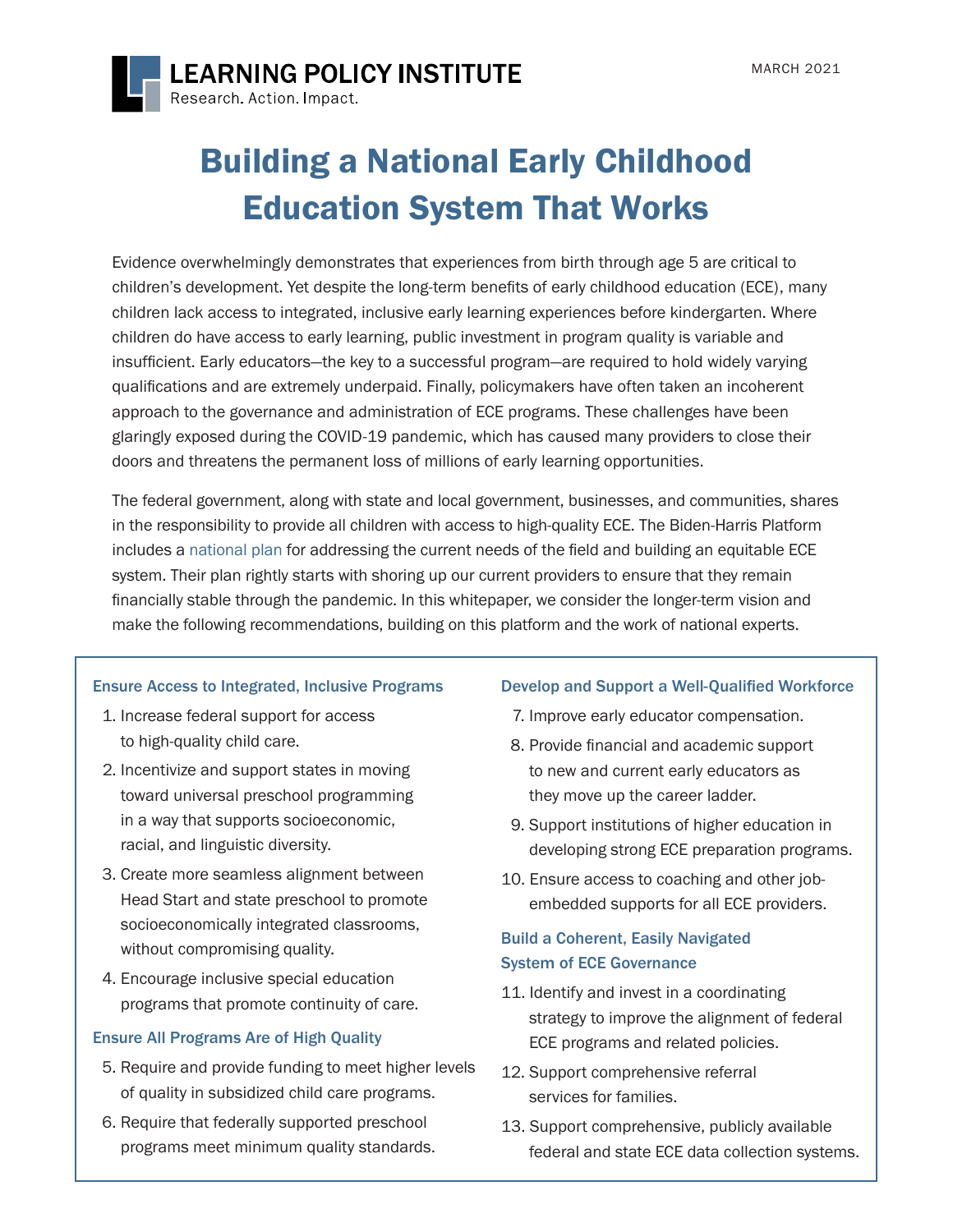## **Background**

Despite widespread public support for ECE programs, the United States has for many years lacked a clear vision for how we as a nation will support children birth through age 5 and to what extent this is a public or private responsibility. The federal government and states have established a range of ECE programs to support the development of young children, but many of these programs are uncoordinated, insufficient in scope, inaccessible, and of variable quality. In turn, funding for ECE represents a remarkably small portion of public spending: less than 0.2% of gross domestic product compared to an average of 0.7% in other economically developed countries.<sup>1</sup> As a result, many children do not get any formal early learning opportunities before age 5, creating a structural disadvantage from the start that even the best k-12 public schools will struggle to address.<sup>2</sup>

The COVID-19 pandemic has further laid bare the fragile state of our ECE programs. Recent closures due to the pandemic have led to financial distress for many programs and families and could mean the loss of up to 4.5 million child care slots nationwide.<sup>3</sup> State-subsidized ECE programs are likely to take dramatic hits as well if state revenues decline as expected. The federal government, along with state and local governments, businesses, and communities, shares in the responsibility to provide all children with access to high-quality ECE that supports children's healthy development. In carrying out its responsibility, the federal government should work to address the immediate financial needs of families and providers by providing financial assistance to existing providers to make sure they get through this challenging time. Relief packages passed to date have provided only part of what has been estimated as necessary to stabilize ECE.<sup>4</sup> Ensuring we maintain a supply of early learning providers and support those who have already been supporting our children is a key first step toward a larger vision.

As we build back our national capacity, however, we must also plan for the future. When building an early learning infrastructure, we must address the four systemic challenges described below that pre-date COVID-19. We consider the full range of publicly supported ECE programs in which children spend their time with a non-familiar caregiver prior to kindergarten entry, including child care (subsidized care for children birth to age 3) and preschool (early learning for children ages 3 to 5).

First, many families lack access to integrated, inclusive ECE programs. The federal government plays an important role in making high-quality programs affordable by subsidizing or paying full tuition for ECE programs for children from low-income families. For example, it funds Head Start and Early Head Start, child care through the Child Care and Development Block Grant (CCDBG), early intervention and preschool special education through the Individuals With Disabilities Education Act (IDEA), and Preschool Development Grants for state early childhood system building. (See Appendix 1: Description of Federally Supported ECE Programs.) Yet just 54% of 3- and 4-year-olds in the United States participate in any preschool; just 35% of eligible children participate in Head Start; and only a small fraction of eligible infants and toddlers receive subsidized, licensed child care.<sup>5</sup> Some states are making important strides in offering access to preschool, including five states that serve more than 70% of all 4-year-olds.<sup>6</sup> Yet subsidized care is not always directed to the children who need it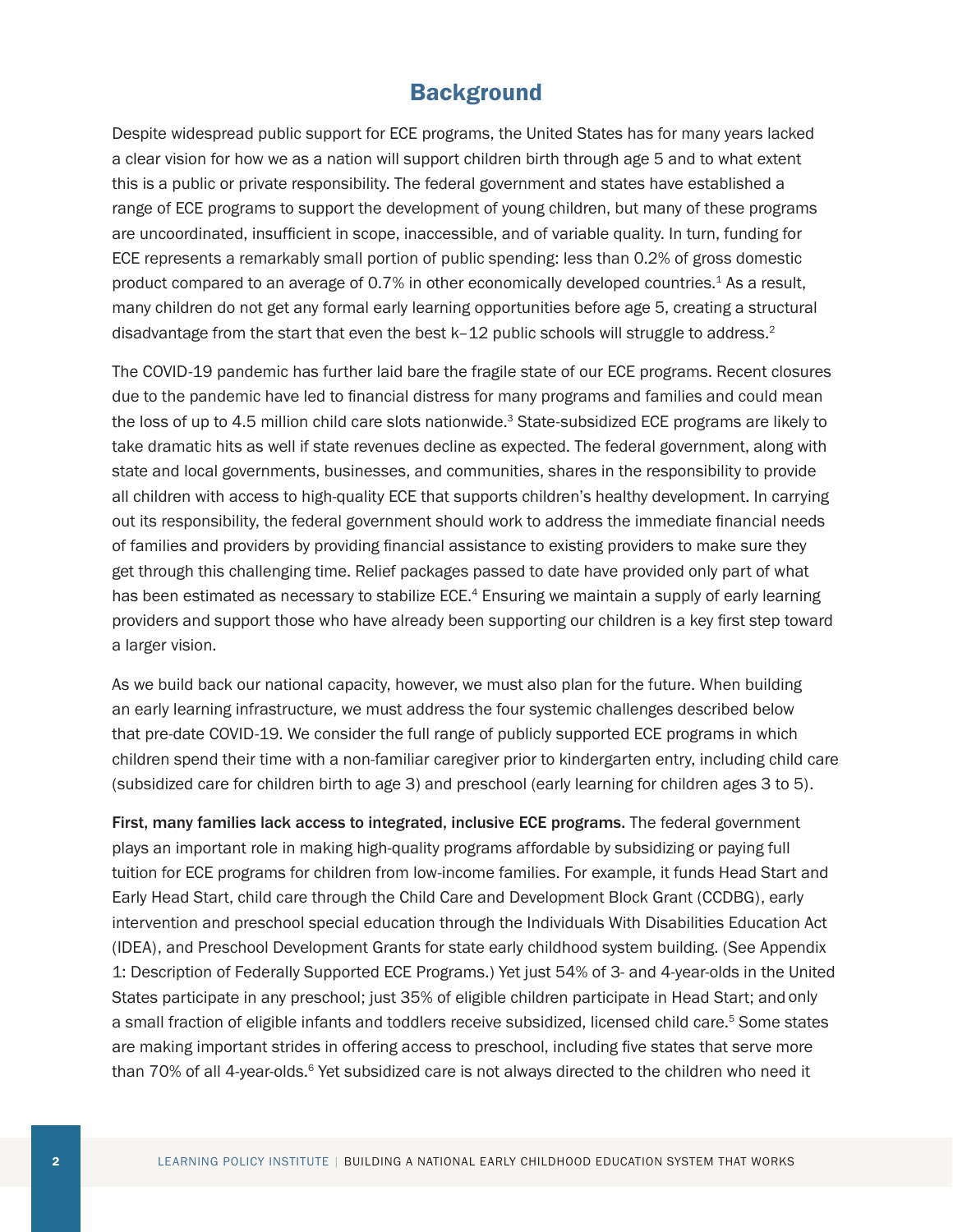most, such as children who are homeless or in foster care, due to lack of cohesive policymaking. For those who do have access, many public programs do not meet families' needs for hours or quality. There are also many children whose families earn just over the income eligibility threshold yet cannot afford the cost of high-quality ECE, which in many states costs more than college tuition.

The ECE system is also highly socioeconomically segregated. Means testing for programs causes children to be sorted, and thus segregated, into classrooms by their family's income, which, in practice, often translates to racial, ethnic, and linguistic segregation as well.7 For example, Head Start and state preschool programs often operate in parallel and serve children in poverty separately from their higher-income peers in state or private preschool programs. Although some schools and community-based organizations blend state preschool and Head Start funding, doing so is difficult due to differences in federal and state standards and reporting requirements. Preschoolers with special needs in state-run programs are also siloed into special education classes even when inclusive general education classes might be the best option because preschool programs are often disconnected from school districts and lack staff with specialized training. This is despite research that shows that inclusive practices and socioeconomic, racial, ethnic, and linguistic diversity can have important effects on children's learning, increasing achievement, especially in the early years.<sup>8</sup>

Second, quality is variable and insufficient across programs. There is growing consensus that preschool quality matters greatly for children's outcomes. High-quality programs have several components, including rich interactions between children and adults that are supported by small class sizes and ratios; a developmentally appropriate system of standards, curriculum, and assessment; and a well-qualified workforce, among others.<sup>9</sup> Yet the nation's ECE programs vary greatly in their quality standards, and families with lower incomes tend to have access to lowerquality programs.10 Two federal programs—CCDBG and Head Start—have significant differences in their minimum quality standards and thus contribute to uneven quality at the state level. For example, a 3-year-old receiving a child care subsidy may be in a preschool class with a far less qualified teacher and more children per adult than a child in a Head Start program. Further, most early educators do not have access to coaching and high-quality professional development, despite the fact that both have been shown to improve instructional quality.<sup>11</sup> Quality rating and improvement systems (QRIS), which have been promoted by federal legislation, have been the main policy lever for raising the quality of care in recent years, yet QRIS funding is low, participation is burdensome, and involvement is voluntary in all but a few states.

Third, educator qualifications requirements are inconsistent and low, and the workforce is chronically underpaid. Having a qualified teacher with specialized knowledge and skills is associated with stronger outcomes for children.<sup>12</sup> However, ECE programs across the nation struggle to recruit and retain qualified educators due to low wages and challenging working conditions. Child care and preschool educators, who are disproportionately women of color, earn one third to one half of the wages of k–12 educators, and over half rely on public assistance to make ends meet.<sup>13</sup> Federal and state ECE program regulations increasingly require educators to have higher levels of education, but compensation has lagged behind, in part because many early educators lack the ability to collectively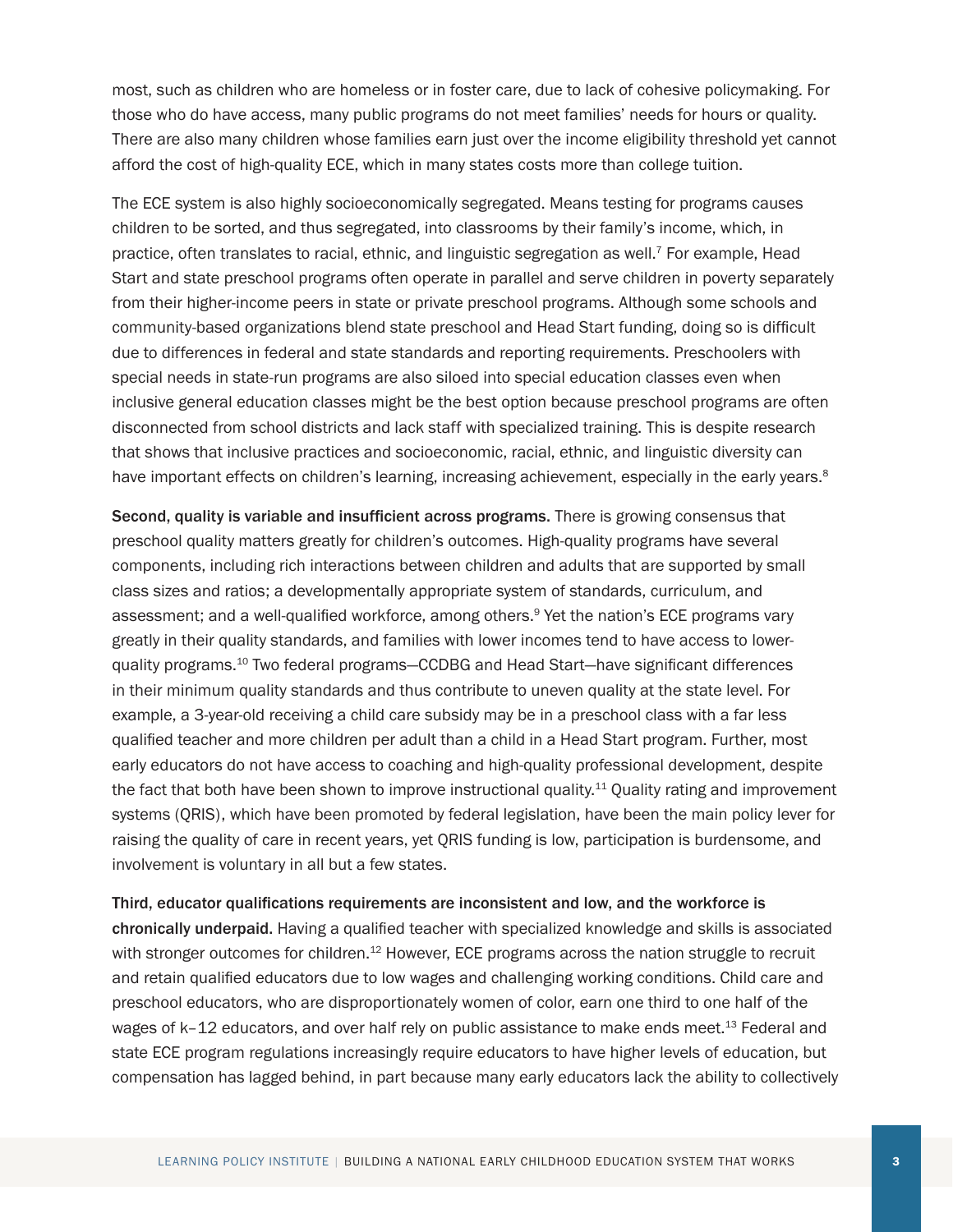bargain.14 This puts a high level of stress on educators, which is passed on to the children they teach and exacerbates turnover, affecting instructional quality.<sup>15</sup> In addition, early childhood educators who work to increase their qualifications struggle to pay for college and have difficulty completing relevant coursework due to structural barriers.16

Fourth, governments have taken an incoherent approach to federal and state administration of ECE programs. The current ECE "system" in most states is composed of a patchwork of programs. Multiple federal agencies oversee their administration, including the Department of Health and Human Services (HHS) Administration for Children and Families and the Department of Education (ED) Office of Special Education and Office of Elementary and Secondary Education. (See Figure 1.) The complexity at the federal level is passed down to state administrators who do not have the capacity or authority to untangle the web of funding and requirements. The system is further complicated by state programs that have their own income eligibility, quality standards, and monitoring. Head Start grantees, for example, have little incentive to participate in state initiatives—a federal-to-local structure that is designed to support and protect underrepresented communities but also adds a challenging level of complexity to the early childhood landscape. $17$  What is more, special education preschool services are often administered in isolation from other early childhood programs. The incoherence of this fragmented system inhibits efforts to address ECE needs, access, and quality at the federal, state, and local levels.

It is within this context that the Biden-Harris Platform includes a [national plan](https://joebiden.com/caregiving/) for creating a 21st century caregiving and education workforce. This plan covers many of the essential researchbased components of a high-quality ECE system and is in step with comprehensive legislative plans advanced by members of Congress, including the [Child Care for Working Families Act](https://www.congress.gov/bill/116th-congress/senate-bill/568) (CCWFA). Key components of these plans include high-quality, affordable child care available at no cost for those with low incomes and on a sliding fee scale for others; universally accessible preschool; a fairly compensated, well-prepared workforce; and high-quality standards for early learning. To enhance these programmatic components and support a more efficient, equitable, and stable ECE system that provides a strong start for all children, we recommend the following strategies. Our recommendations build on these plans and many years of work from national experts and ECE stakeholders, including the National Academies of Science reports on [financing](https://www.nationalacademies.org/our-work/financing-early-care-and-education-with-a-highly-qualified-workforce) and the [workforce](https://www.nap.edu/catalog/19401/transforming-the-workforce-for-children-birth-through-age-8-a). Our intent is to synthesize and build on these ideas in a way that provides a holistic picture of what it would take to get to an equitable, high-quality early learning system and identify actions the federal government can take, complementing the federal policy suggestions we make [for k–12 education.](https://learningpolicyinstitute.org/product/advancing-education-2020-brief) We make recommendations in the following four areas:

- 1. Ensure access to integrated, inclusive programs.
- 2. Ensure all programs are high quality.
- 3. Develop and support a well-qualified workforce.
- 4. Build a coherent, easily navigated system of ECE governance.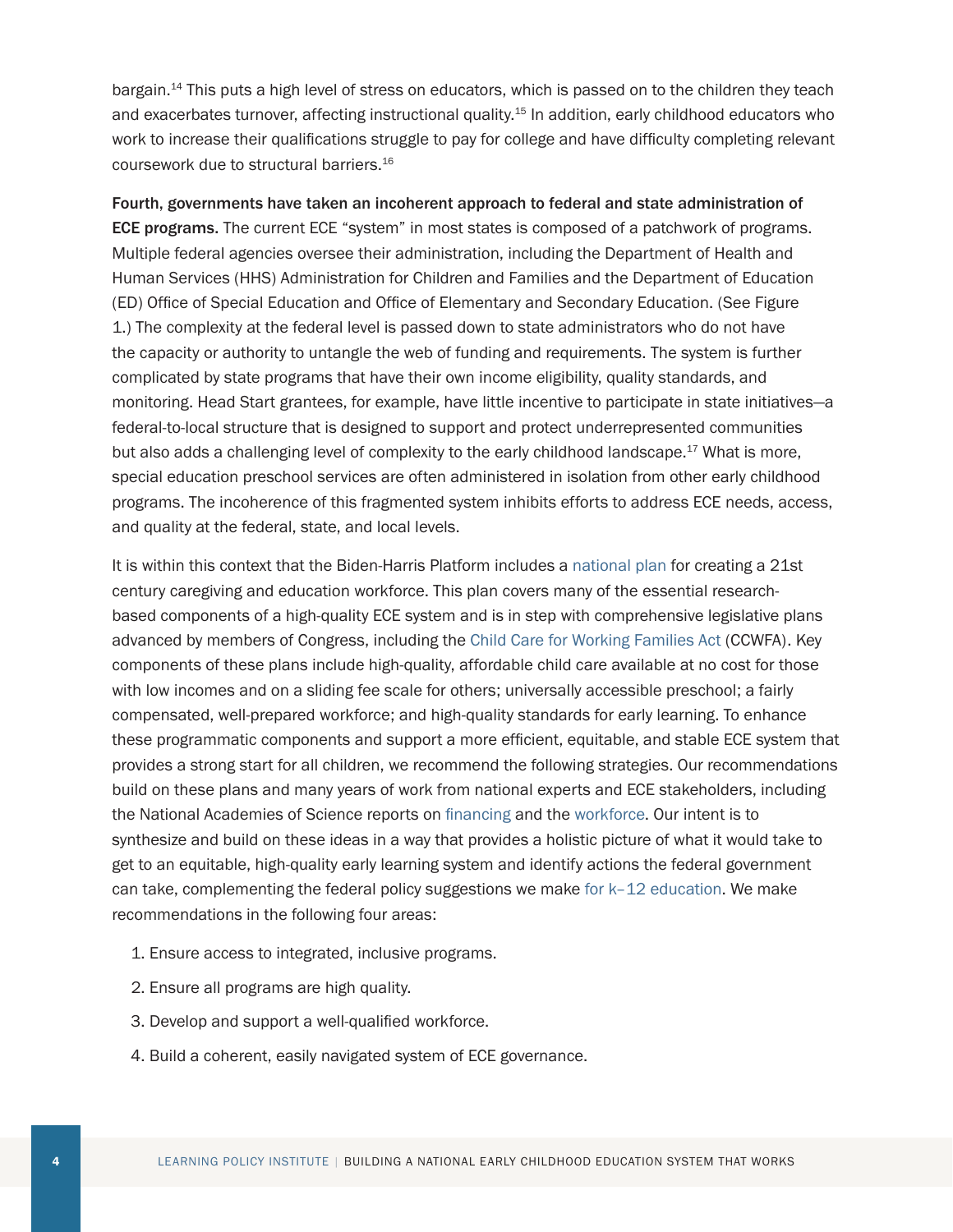



made at the federal and state levels since its initial design.

Source: Melnick, H., Ali, T. T., Gardner, M., Maier, A., & Wechsler, M. (2017). *Understanding California's early care and education system*. Learning Policy Institute.<https://learningpolicyinstitute.org/product/understanding-californias-early-care-education-system-report>.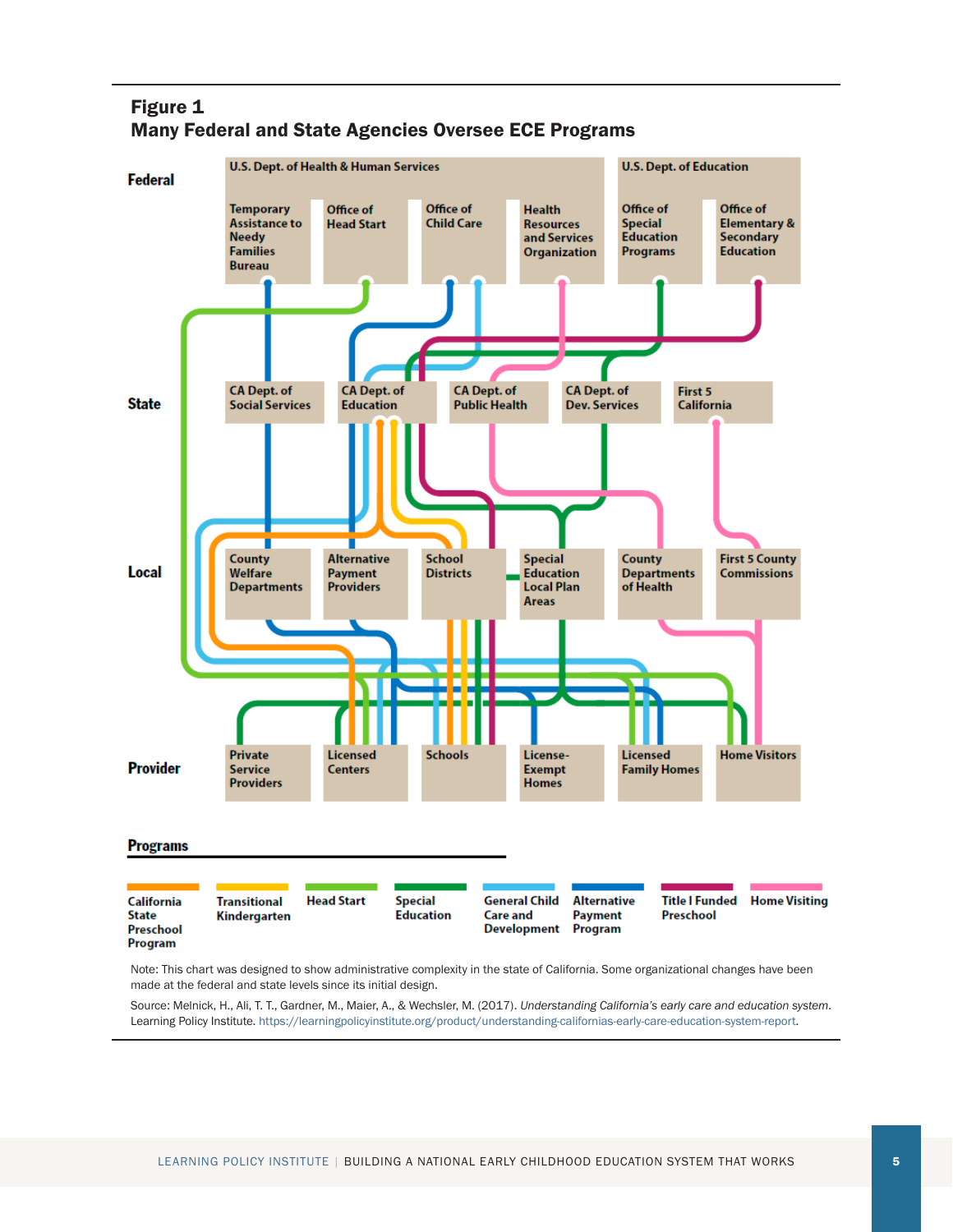### Recommendations

#### I. Ensure Access to Integrated, Inclusive Programs

To support all children's development, the federal government should incentivize and support state efforts to make preschool universal for 3- and 4-year-olds and provide families of infants and toddlers with access to high-quality, affordable child care. Federal funds should additionally incentivize and support programs that promote socioeconomic, racial/ethnic, and linguistic integration as well as inclusive classrooms that meet the unique needs of children experiencing poverty and children with special needs. Federal policymakers could take the following steps to support access to high-quality, integrated, and inclusive programs:

1. Increase federal support for access to high-quality child care. The federal government could expand access to affordable child care by increasing funding for child care grants to states. Funding should be sufficient to allow subsidies for all families under 150% of their state's median income such that no family pays more than 7% of their income. Federal policymakers should also require that when states distribute these funds to programs, payments reflect the true cost of running a high-quality program.<sup>18</sup>

New child care funding should support stronger ECE infrastructure than our current system, which relies on families paying tuition, only some of which is subsidized, and leaves many publicly supported programs financially unstable. Financial instability is exacerbated by low reimbursement rates as well as attendance-based financing practices that make planning difficult. The federal government could support programs' financial stability by offering multiyear contracts or grants to programs that serve a minimum number of subsidized children. It could also shift to funding by the number of children enrolled rather than the number of days a child attends. Federal funds could additionally support shared service alliances that help small programs with their finances.<sup>19</sup> By removing the burden of fiscal management and uncertainty, program administrators will be freed up to focus on program quality and instructional leadership.

2. Incentivize and support states in moving toward universal preschool programming in a way that supports socioeconomic, racial, and linguistic diversity. The federal government could provide sufficient formula funding for states to expand their preschool programs so that, along with a state match, it reaches all children from families who earn at or below a share of the state's median income (e.g., 150%). A state-match requirement should be reasonable and designed so as not to penalize states that have already made significant investments in preschool.<sup>20</sup> These funds should be commensurate with the  $cost$  of providing high-quality preschool. $^{21}$  Formula funds would build on and accelerate the expansion of federal funding for state preschool that began under the Obama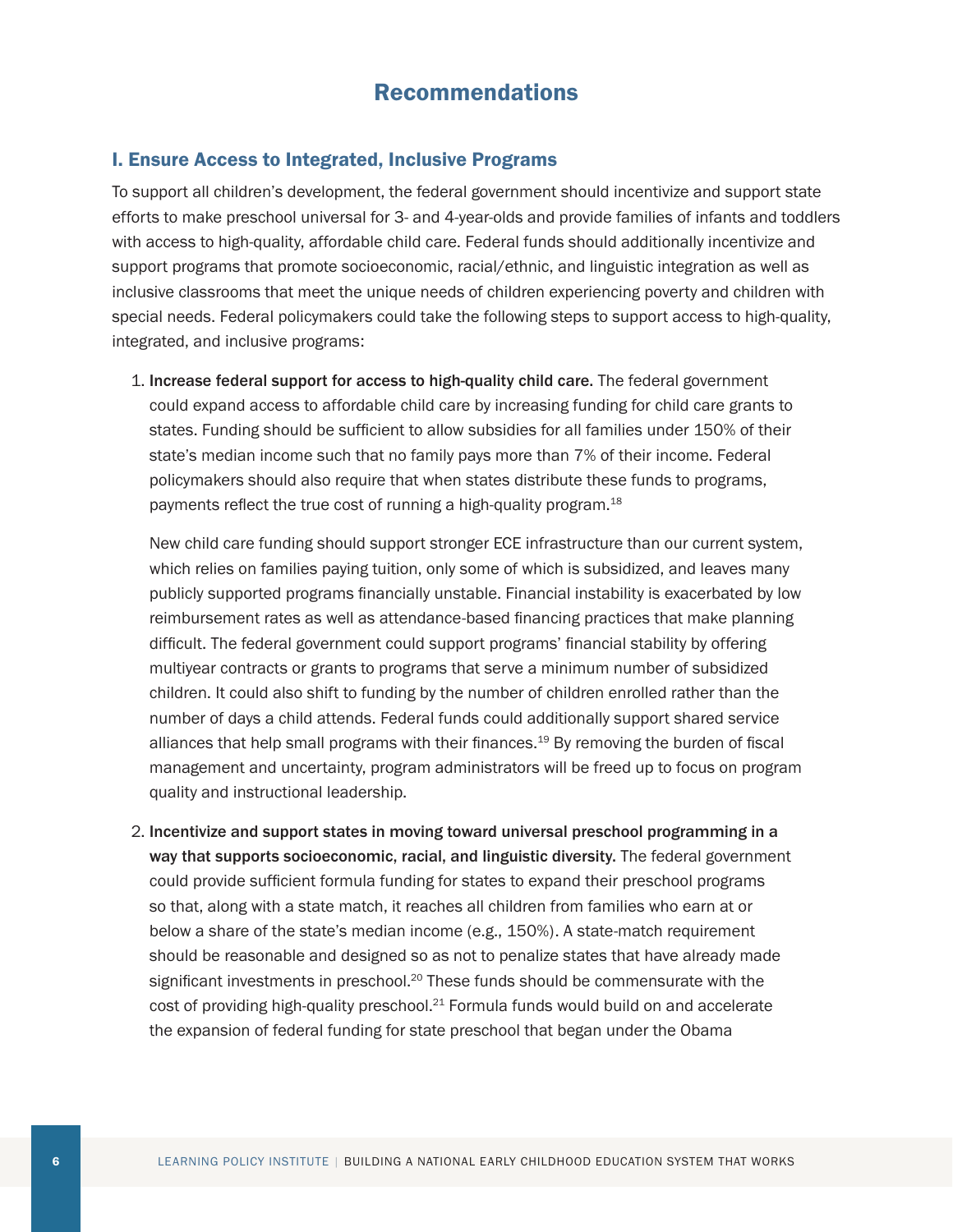Administration through Race to the Top–Early Learning Challenge and the Preschool Development Grants, which states can choose to use in both school- and communitybased settings.<sup>22</sup>

A new federal program could further support socioeconomic diversity by encouraging states to serve all children in a universal program. States could work toward universality in several ways. One way would be to make federal funds contingent upon states gradually moving to universally accessible preschool. The shift to universality could occur over a 10 year period. States that already make large investments in their state preschool programs for children from low-income families could be allowed to shift existing funds toward allowing all 3- and 4-year-olds to access the state's preschool program, regardless of family income. States could also allow providers to accept private tuition from higher-income families on a sliding fee scale. Alabama offers one example of a mixed funding model: The state requires that districts match state funds, and matching funds may include parent fees paid on a sliding scale, although families may not be denied access based on inability to pay.<sup>23</sup> San Francisco has a pilot program that allows moderate-income families who are ineligible for state preschool subsidies to participate in early learning programs on an extended sliding fee scale.<sup>24</sup>

3. Create more seamless alignment between Head Start and state preschool to promote socioeconomically integrated classrooms, without compromising quality. As state early learning systems expand, it will be important that state preschool and Head Start funding be leveraged strategically to allow all 3- and 4-year-olds to learn in integrated settings, regardless of family income. To encourage broader access to socioeconomically integrated programs that meet or exceed Head Start quality standards, the federal government could explore ways to increase flexibility of Head Start funding and reporting requirements for contractors or states that show they can serve more preschool-age children while maintaining or exceeding Head Start quality standards. For example, the District of Columbia Public School (DCPS) system worked with its regional Head Start office to allow the district to offer a blended Head Start and district preschool program to all children in Title I schools. This flexibility was granted, with the requirement that DCPS continue to serve at least as many Head Start–eligible children as it did in prior years. The schoolwide model allowed Washington, DC, to more than double the number of children receiving Head Start services, extending Head Start's reach and creating a more unified system of public preschool for nearly 10 years.<sup>25</sup> The federal government could also incentivize states to shift Head Start funding to younger children in Early Head Start in instances for which the state has high levels of preschool attendance and quality. This would alleviate competition between Head Start and state preschool programs and improve access to infant and toddler care. To avoid harming current Head Start grantees serving 3- and 4-year-olds, these providers might instead receive federal preschool funding as described above.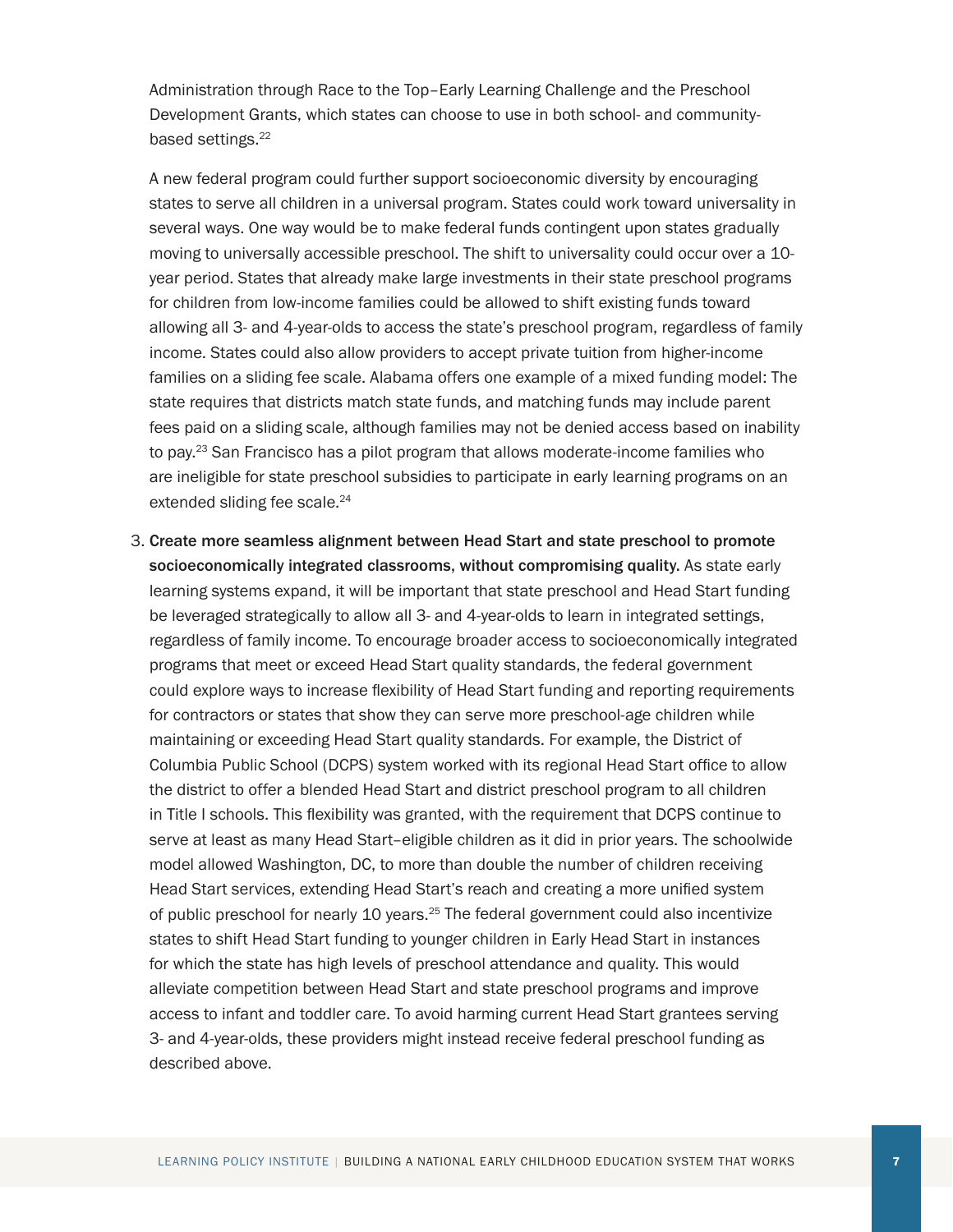4. Encourage inclusive special education programs that promote continuity of care. A first step for the federal government to supporting more inclusive early intervention and preschool special education services is to provide adequate federal funding to states to fulfill the IDEA mandate. When Congress passed the first iteration of IDEA in 1975 mandating that all children with disabilities be provided a free and appropriate public education in the least restrictive environment, it also promised that the federal government would provide 40% of the average per-pupil expenditure to help offset the cost of educating eligible students. The federal government has never fulfilled that funding promise and currently funds less than half this amount for preschool-age children.<sup>26</sup> As a result, overburdened states and local education agencies place narrow restrictions on eligibility criteria and service hours to meet their IDEA obligations with limited resources.

Additionally, early intervention for infants and toddlers with special needs is administered separately from preschool special education, often by different lead agencies with differing eligibility requirements. Both are disconnected from general education preschool programs. As a result, children and families are more likely to experience disruptions in services when children transition from early intervention and must be referred and reassessed for eligibility for preschool special education. One way the federal government could improve services is by amending the IDEA to align birth-to-age-5 systems. Some states, often referred to as "birth mandate states," have aligned birth-to-age-5 systems in which all children eligible for IDEA Part C early intervention are automatically eligible at age 3 for the state's Part B special education and related services—making for more coherent governance and seamless transitions. $27$  Another way the federal government could support a unified special education system is to provide greater assistance and monitoring to ensure that children are offered programs in the least restrictive environment, particularly to ensure that states work toward increasing the proportion of preschool-age children served in mainstream preschool programs. Any new preschool funding could also include a set-aside to support students with special needs in general education classrooms.

#### II. Ensure All Programs Are of High Quality

Subsidized preschool and child care should meet high-quality state standards, including low adultchild ratios, a high-quality curriculum, well-trained staff, safe facilities, and family supports, that allow them to support nurturing relationships and thoughtful instruction. Evidence is clear that high-quality early learning programs can have profound impacts.<sup>28</sup> but many state child care and preschool programs do not require the quality standards that have been shown to be effective. Funding for ECE programs should, in turn, be commensurate with what it costs to provide high-quality ECE in all settings, including schools, centers, and home-based care. Currently, most providers lack access to the support they need to improve their quality, including coaching and paid planning time. Federal policymakers could take the following steps to support quality improvement: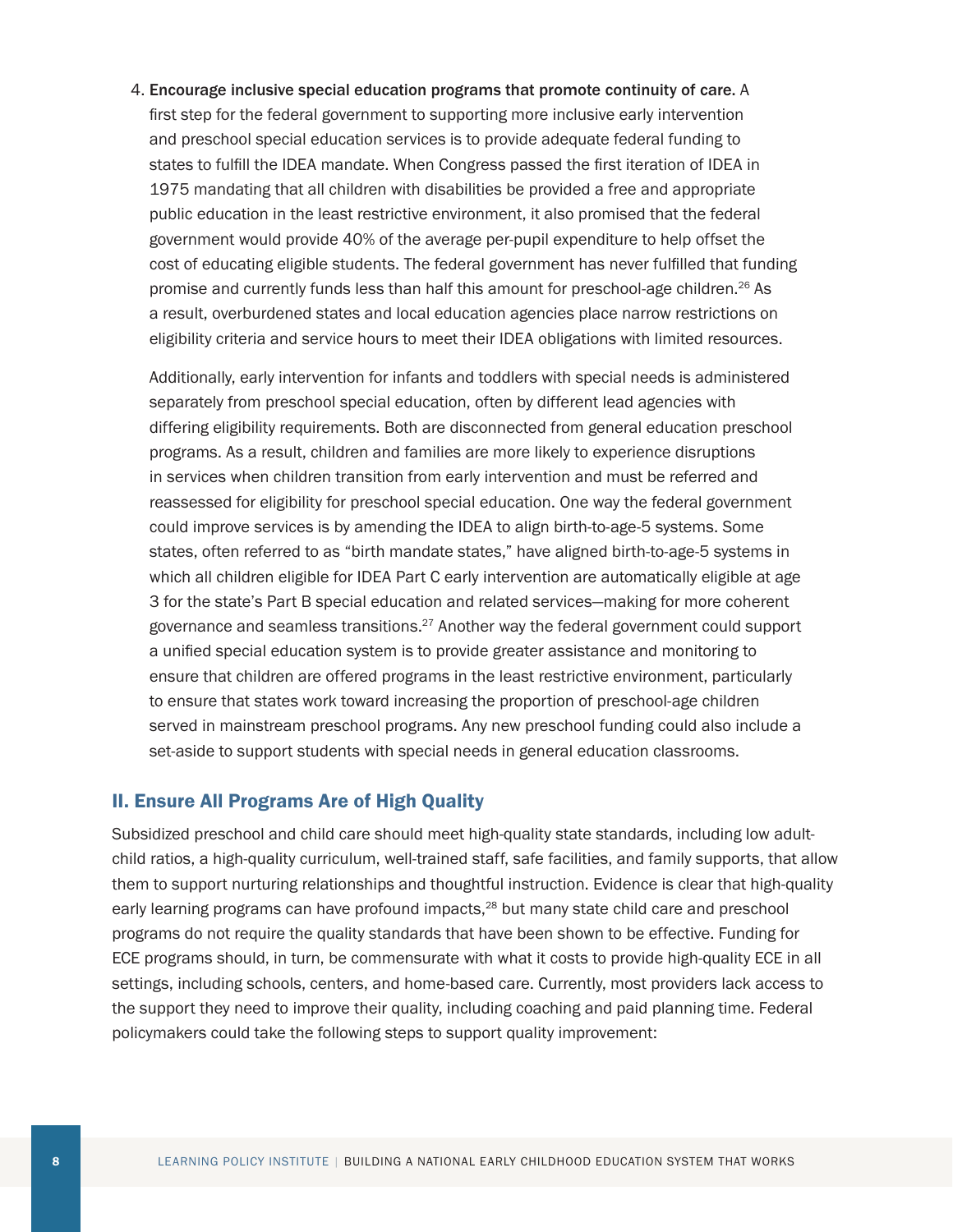- 5. Require and provide funding to meet higher levels of quality in subsidized child care programs. National studies show that programs do not have the resources and staffing they need to provide quality learning environments, especially in programs serving children from low-income backgrounds and in family child care and unlicensed settings.<sup>29</sup> One way to raise quality would be for the federal government to set higher health and safety regulations under CCDBG and fund programs accordingly. Current regulations are minimal—for example, states set their own standards for group size, staff-to-child ratios, and staff qualifications—and a curriculum is not required. The federal government should raise CCDBG quality standards to include a minimum standard for group size and adultchild ratios and minimum teacher qualifications and should require that programs use a developmentally appropriate curriculum. Child care funding should be significantly increased to ensure that programs receive adequate funding to meet these standards and for quality improvement activities, such as coaching and paid planning time. As states raise their quality standards, they should integrate state licensing and QRIS standards to reduce the burden on providers and increase efficiency so that providers would not need to be monitored and evaluated both by QRIS assessors and the state licensing agency.
- 6. Require that federally supported preschool programs meet minimum quality standards. New federal funding for preschool programs could require that investments be made in programs that meet the quality standards laid out in the Preschool Development Grant program. Required program characteristics include teachers having at least a B.A. in ECE, salary parity with local schools, staff-to-child ratios of no more than 10 to 1, use of a developmentally appropriate curriculum, and a duration of at least a full school day. Given that these standards are substantially higher than most state preschool programs, $30$  the new federal program might allow states to use initial federal funding to increase the quality of their current preschool programs.

#### III. Develop and Support a Well-Qualified Workforce

Well-prepared educators are the most important part of an early learning program. Given that the current workforce is already dramatically under-compensated for the job demands, increased pay and benefits are critical components to supporting educator quality. At the same time, federal policy should support the professionalization of the workforce by helping states to increase the number of credentialed teachers with a specialization in ECE. Federal policy should therefore support states' efforts to improve the qualifications and compensation of the ECE workforce. Federal policymakers should take the following steps to develop and support a well-qualified ECE workforce:

7. Improve early educator compensation. Adequate compensation for the early learning workforce is a critical component to ensuring the success of ECE programs. While the federal government has a limited role in directly addressing locally set salaries, one key lever is providing adequate funding for CCDBG that will allow states to reimburse programs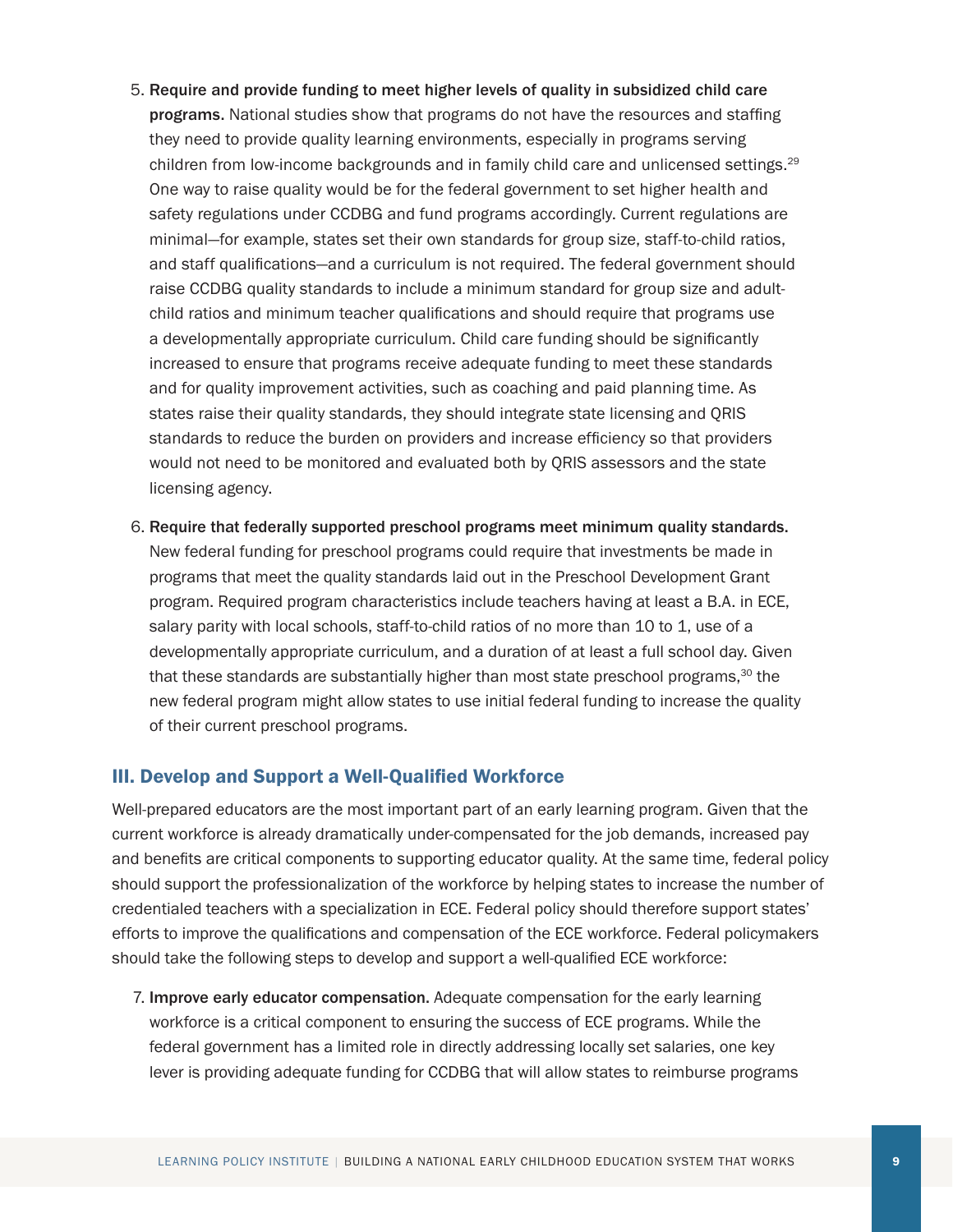for the true cost of care, including better compensation. In addition, there are several ways that federal policymakers can support equitable compensation. One way is through QRIS. States receiving federal funds could be required to include salary and benefit standards in their QRIS, with the lowest compensation level being a living wage and the highest level being parity with public school teachers. The federal government can also fund Head Start at a level that allows educators to be paid at parity with kindergarten teachers in local public schools. Head Start teachers currently earn an average of \$33,000 a year, compared to an average of \$57,000 annually for elementary school teachers.<sup>31</sup> Finally, as part of a strategy to ensure p–12 educators are adequately compensated, the federal government could develop an income tax credit for educators serving in the highestpoverty schools, in which all ECE educators receive the highest credit available. (See [the](https://learningpolicyinstitute.org/product/advancing-education-2020-brief)  [Federal Role in Advancing Education Equity and](https://learningpolicyinstitute.org/product/advancing-education-2020-brief) Excellence.)

- 8. Provide financial and academic support to new and current early educators as they move up the career ladder. One way the federal government can support early educators attaining higher credentials and degrees is by creating a dedicated federal scholarship program to provide academic and financial support to ECE educators, which would supplement current need-based financial aid. This program could provide service scholarships that underwrite the cost of higher education for early educators who commit to working in subsidized programs for 2–4 years. Federal funds could also support the development of registered apprenticeship programs, a promising model for current and aspiring educators, leveraging funding from the Department of Labor.<sup>32</sup> Since many students in ECE programs are nontraditional students returning to the classroom after many years, and many are English learners, the program could provide participants with academic assistance and advising to help navigate the higher education system.
- 9. Support institutions of higher education in developing strong ECE preparation programs. Another way the federal government could develop a better-trained ECE workforce is to establish a new grant program to support ECE and child development programs at institutions of higher education. Grant funds could be used to improve degree programs at 2- and 4-year colleges as well as credentialing programs that are focused on preparing ECE educators for the classroom. The grant program could support practice-based learning by developing guided pathways and capacity building, such as hiring and training well-qualified, diverse faculty. Funds could also be used to support flexible scheduling and the provision of courses in alternative locations to make coursework accessible to more students. Finally, some portion of funds might be set aside for developing graduate programs in early learning to support the development of educators and instructional leaders with expertise in ECE.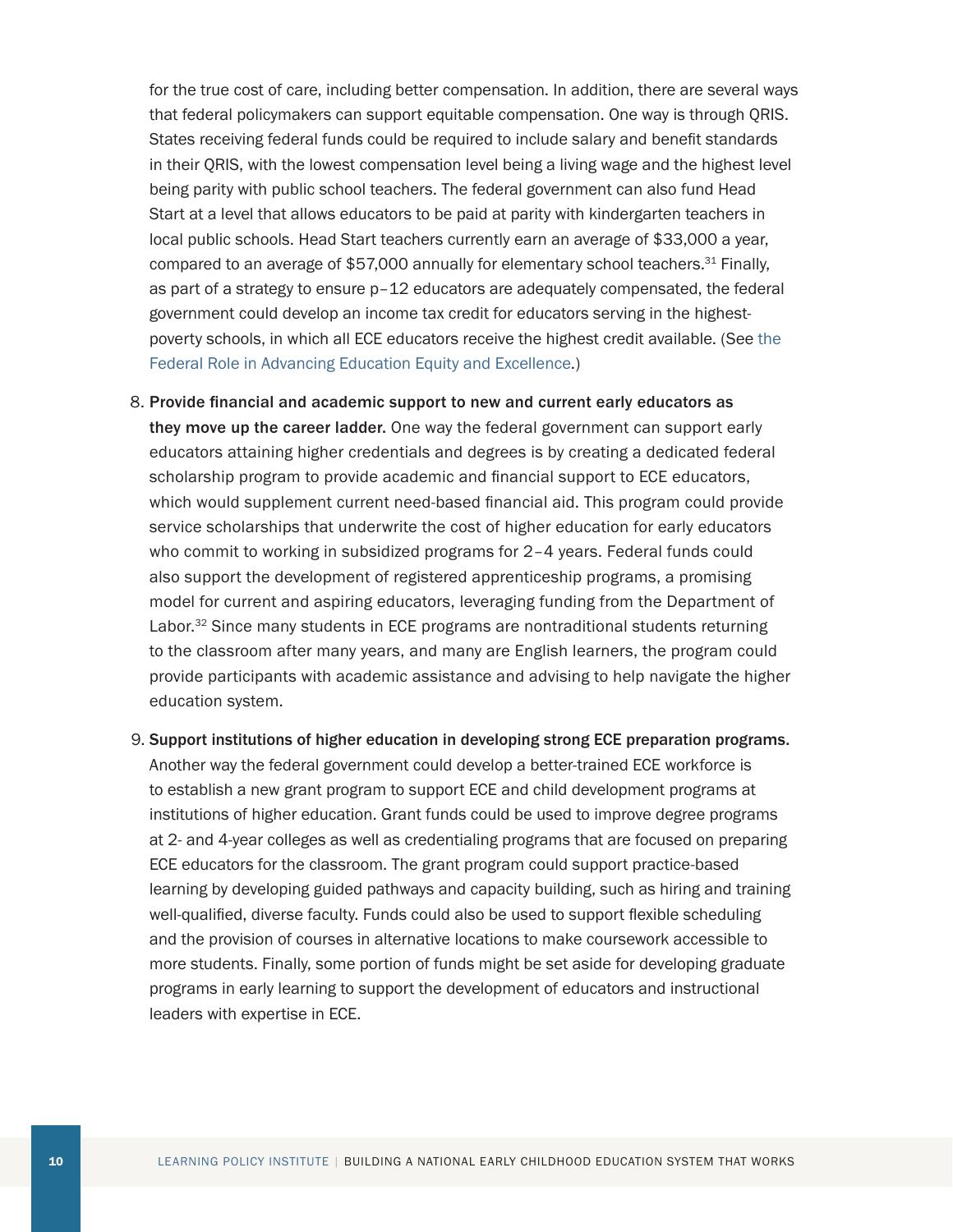#### 10. Ensure access to coaching and other job-embedded supports for all ECE providers.

Coaching—direct observation paired with individualized feedback from a mentor—has been linked to improved child-teacher interactions, less teacher burnout, and increased teacher retention.33 Coaching is currently an allowable use of funds in CCDBG and is a particularly high-leverage strategy for quality improvement. Compared to other quality improvement activities, however, it is costly. The federal government could consider creating a set-aside within CCDBG dedicated to supporting high-quality coaching in all classrooms. Funding could go to programs that meet research-based program design standards, including for coaching frequency and coach qualifications.

#### IV. Build a Coherent, Easily Navigated System of ECE Governance

The existence of multiple programs run by several agencies has created a siloed approach to policymaking and funding. This prevents policymakers from having a comprehensive understanding of who is being served and how, where gaps exist and for whom, and even how much the federal government and states are investing in ECE overall. An administrative structure that supports stability and allows policymakers to see the whole system could enable more informed decisions. Federal policymakers should take the following steps to support early learning systems that are cohesive and easy for providers and parents to navigate:

- 11. Identify and invest in a coordinating strategy to improve the alignment of federal ECE programs and related policies. The strategy should address strengthening alignment within and between federal, state, and local agencies that fund and administer ECE programs; streamlining and integrating programs that are currently fragmented; establishing an information clearinghouse; and overseeing ECE data, information systems, and reporting. The coordinating strategy might include a Children's Cabinet or a renewed interagency policy board, similar to the Interagency Policy Board created in 2010 to advise the secretaries of ED and HHS on how to align and coordinate services for children birth to age 8. The board included senior staff from both ED and HHS, the White House Domestic Policy Council, and the Office of Management and Budget. It issued joint policy statements and coordinated activities that crossed programs, such as the Preschool Development Grants and Early Head Start–Child Care Partnerships.34 The coordinating strategy could also reinstate and strengthen the Office of Early Learning in ED that was created by the Obama Administration, which had a deputy assistant secretary that worked closely with a counterpart at HHS. This office could play a role in administering preschool funding and support p–3 alignment. Any coordinating entity would need to be well staffed and funded and granted sufficient authority to do its job well.
- 12. Support comprehensive referral services for families. Resource and referral services, which help families identify and pay for child care, are currently funded by CCDBG but could be improved. For example, the federal government could provide one-time funding to state agencies to collaborate with local partners and develop a single, statewide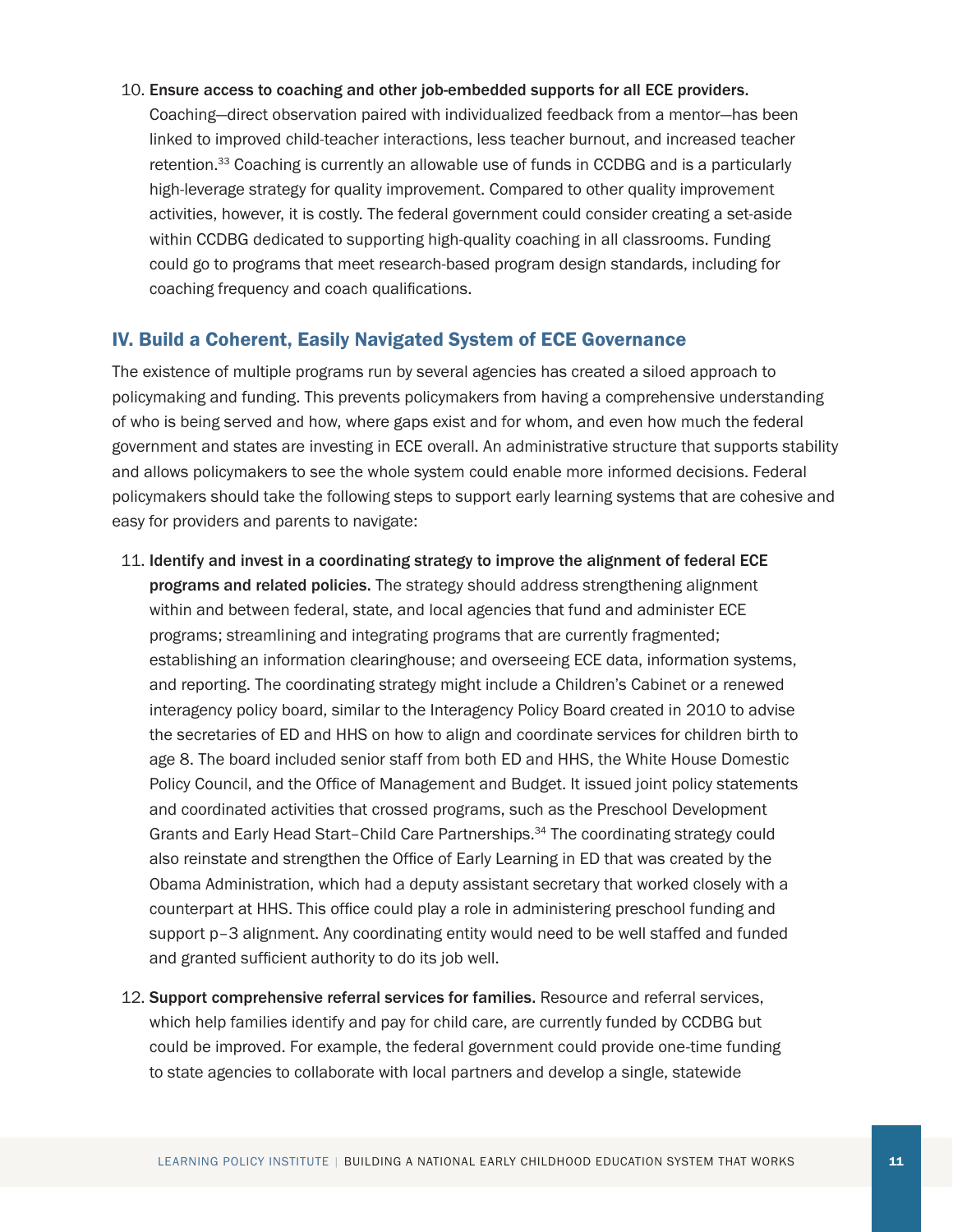application for families to show eligibility for state and federal ECE programs, including child care subsidies, Head Start, state preschool, and other programs serving children and families. It could also provide funding to states to develop unified waitlists across agencies that help administrators prioritize enrollment and provide parents information about realtime availability of child care.

13. Support comprehensive, publicly available federal and state ECE data. Programs that rely on several funding streams should not have to report data multiple times, and states should have access to comprehensive data on their programs in one place. The federal government could streamline collection and reporting of data for federal ECE programs, including special education services, Head Start, and CCDBG, by providing funding to support these efforts. Federal policymakers could increase funding and technical assistance for the development of data collection procedures that provide unified reporting on states' ECE availability and quality, including the racial/ethnic and socioeconomic concentration of children within and across programs as well as the compensation and qualifications of the workforce, disaggregated by race and ethnicity. States' multiple early childhood data systems should be integrated with each other and with k–12 data to be able to answer important policy questions, such as how access varies by child characteristics.

## **Conclusion**

High-quality ECE can put children on the path to success in school and in life. But many U.S. children do not have access to ECE, and not all programs are integrated and high quality. The patchwork of underfunded programs and services available to young children and their families is incoherent and insufficient. Federal policymakers have a number of tools and resources at their disposal to support state and local efforts to meet the needs of children and families so that each piece of the system is of high quality and part of a coherent system. Model practices exist in many states, and it is time for the federal government to build on these successes. Increasing access and improving quality and diversity will require both significant budgetary and operational attention, but ultimately can create a system that, as a whole, will better serve our children.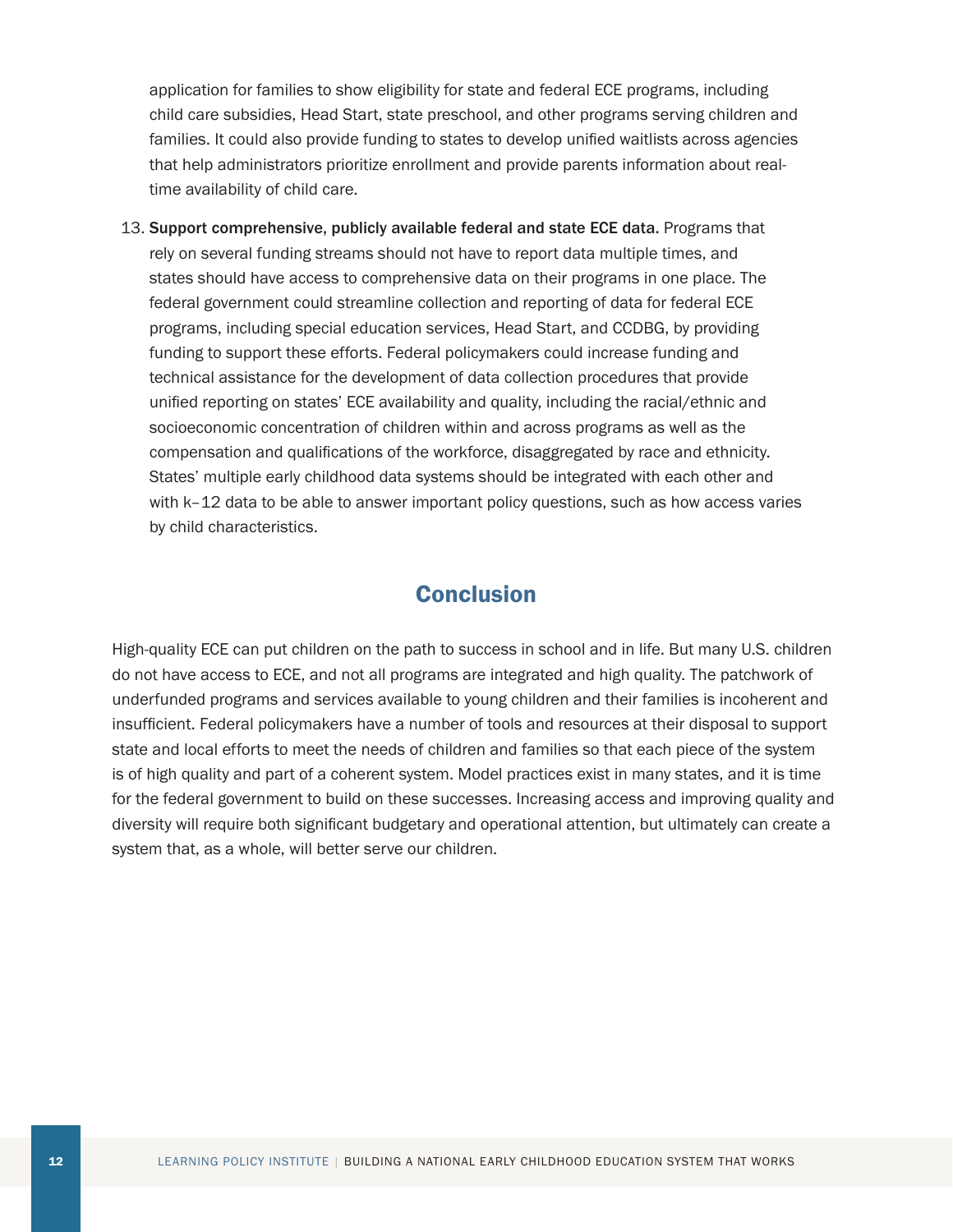## Appendix 1: Description of Federally Funded ECE Programs<sup>35</sup>

Head Start: Head Start is a comprehensive early education program for preschool-age children from low-income families, including young children with disabilities, that provides physical health, mental health, nutrition, and family engagement services and links families to additional social services. Programs must follow the Head Start Performance Standards. Head Start serves children and families with family income below the federal poverty level; families eligible for public assistance, such as Temporary Assistance for Needy Families (TANF); and children in the foster system or experiencing homelessness. Programs must ensure that at least 10% of children served are those with special needs. Funding is provided by the federal government's Office of Head Start, an office of the Administration of Children and Families within the U.S. Department of Health and Human Services (HHS), to local contractors, with monitoring from regional offices. There are separate funding streams for Migrant and Seasonal Head Start for migrant families, as well as American Indian and Native Alaskan Head Start for American Indian tribes. Head Start and Early Head Start received \$10.6 billion in federal funding in 2020.

Early Head Start: Early Head Start is a comprehensive early education program for low-income pregnant women, infants, and toddlers, including young children with disabilities. Participants may receive home visiting, licensed child care, or both. It also provides physical health, mental health, nutrition, and family engagement services and links families to resources for additional social services. Eligibility and administration are similar to Head Start. Some Early Head Start providers partner with licensed child care providers to increase child care quality through Early Head Start– Child Care Partnerships, which received \$905 million in federal funds in 2020.

Child Care Development Block Grant (CCDBG): The CCDBG provides states with funding for families to use at a variety of privately or publicly operated child care programs for children birth to age 12. The program is intended to support parental work and child development. The majority of state funding goes to portable child care subsidies, or vouchers, for families to use at a location of their choice. States may also use funds to support contracted child development programs and preschool. Quality guidance is laid out in the Child Care Development Block Grant Act of 1990, which generally gives discretion to states to set their own standards. A minimum of 9% of CCDBG funding must be set aside for quality improvement activities.<sup>36</sup> Funding comes from the Office of Child Care, an office of the Administration of Children and Families within HHS, and flows to states. Total funding was \$5.83 billion in 2020. States can additionally transfer up to 30% of their TANF funds to CCDBG to expand child care assistance and early education for disadvantaged families to supplement and not supplant other early learning supports.

Individuals With Disabilities Act (IDEA) Part C: Part C provides funding for states' early intervention services for infants and toddlers with special needs and their families as well as funding for family resource centers that provide parent education and early intervention services. Services include language therapy, physical therapy, and home visits, among others. Eligibility is determined by each state's definition of developmental delay and includes children with established physical or mental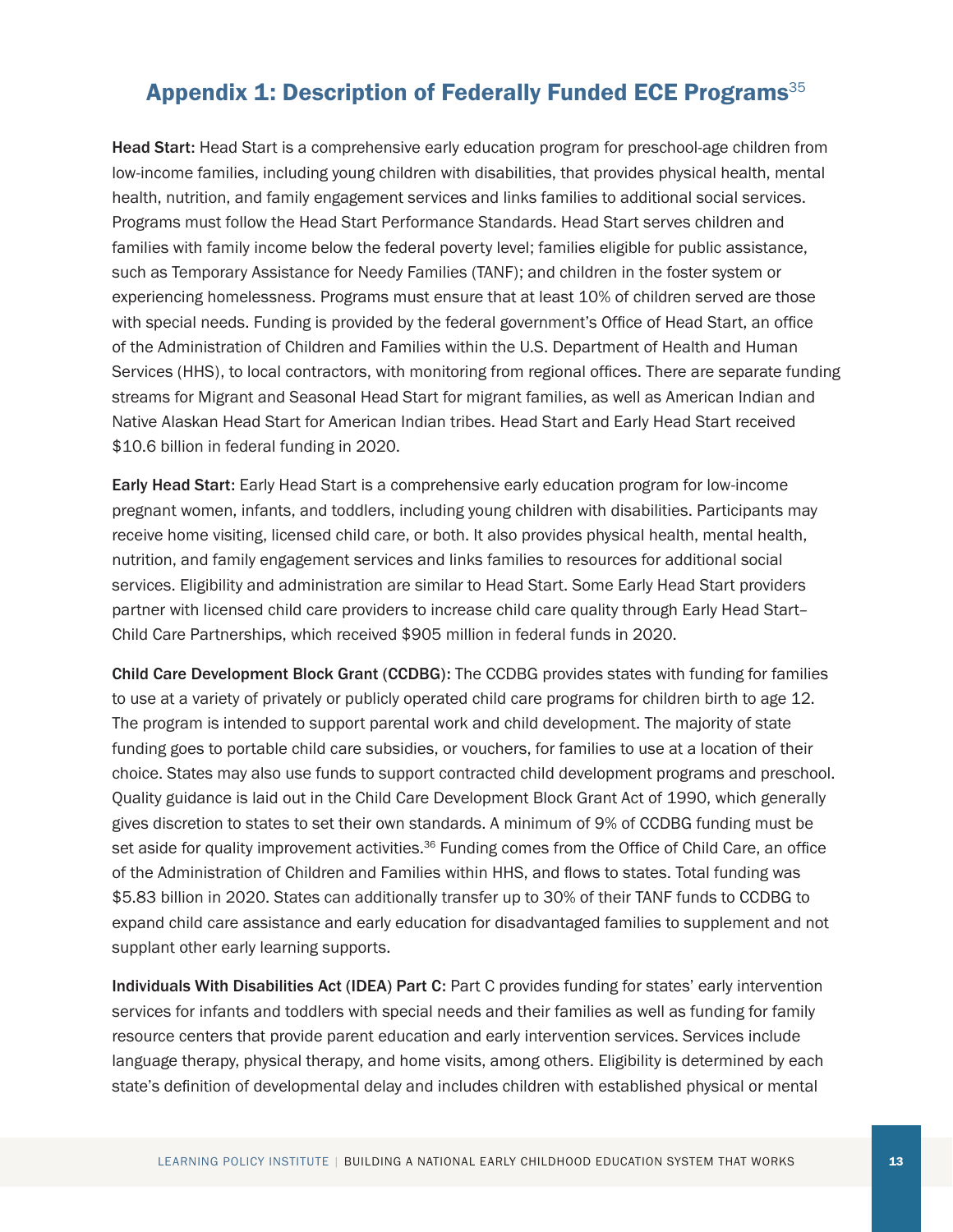conditions with a high probability of resulting in developmental delay. States may also choose to include children at risk for disabilities in the eligible group. Quality guidance comes from IDEA, and services are individually determined. Funding and oversight comes from the U.S. Department of Education (ED) Office of Special Education Programs (OSEP), with funding flowing to states. The federal government allocated \$477 million in 2020.

IDEA Part B-619: Part B 619 provides funding for states' preschool special education services for children ages 3–5 with special needs that meet the Part B eligibility criteria, which focus on children's physical, cognitive, speech and language, psychosocial, and self-help skills. Services required under IDEA Part B vary by child disability and are determined locally. Children may attend a general education program or a program specifically for children with disabilities. Funding, oversight, and quality guidance are similar to IDEA Part C. The federal government allocated \$394 million in 2020.

Preschool Development Grant Birth Through 5 (PDG-B5): The Preschool Development Grant is a competitive grant program established in 2015 as part of the Every Student Succeeds Act. Grants are intended to align existing ECE programs, expand parental choice, build out successful programs, foster partnerships, and leverage data.<sup>37</sup> In 2018, 46 states received initial planning grants; in 2019, 20 states and territories received renewal grants, and 6 more received initial planning grants; and in 2020, 23 states received renewal grants. Grant funds were initially administered by the Office of Early Learning within the ED but are now administered by the Administration for Children and Families within HHS and flow to states. In 2020, the federal government appropriated \$275 million in federal funds.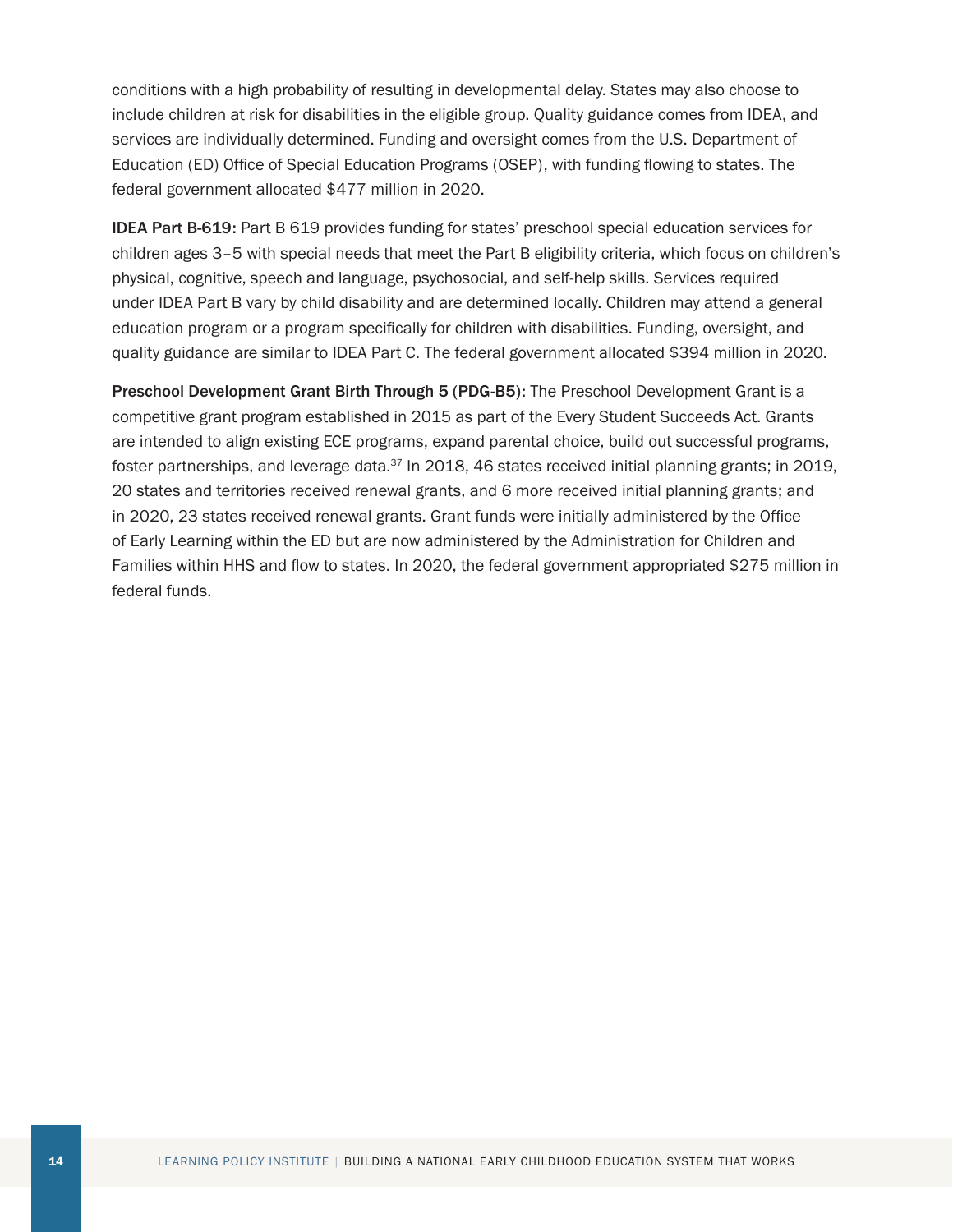## **Endnotes**

- 1. Estimate assumes \$19.8 billion in federal spending, \$11.5 billion in state spending, and gross domestic product of \$18.6 trillion. Note that the federal landscape is changing with federal funding related to COVID-19. Allen, L., & Backes, E. P. (Eds.). (2018). *Transforming the Financing of Early Care and Education*. National Academies Press; Organisation for Economic Co-operation and Development, Social Policy Division. (2019). *Public spending on childcare and early education*. [https://www.oecd.org/els/soc/](https://www.oecd.org/els/soc/PF3_1_Public_spending_on_childcare_and_early_education.pdf) [PF3\\_1\\_Public\\_spending\\_on\\_childcare\\_and\\_early\\_education.pdf.](https://www.oecd.org/els/soc/PF3_1_Public_spending_on_childcare_and_early_education.pdf)
- 2. Reardon, S. F., & Portilla, X. A. (2016). Recent trends in income, racial, and ethnic school readiness gaps at kindergarten entry. *AERA Open, 2*(3), 1–18.
- 3. Jessen-Howard, S., & Workman, S. (2020). *Coronavirus pandemic could lead to permanent loss of nearly 4.5 million child care slots.* Center for American Progress. [https://www.americanprogress.org/issues/early-childhood/news/2020/04/24/483817/coronavirus](https://www.americanprogress.org/issues/early-childhood/news/2020/04/24/483817/coronavirus-pandemic-lead-permanent-loss-nearly-4-5-million-child-care-slots/)[pandemic-lead-permanent-loss-nearly-4-5-million-child-care-slots/.](https://www.americanprogress.org/issues/early-childhood/news/2020/04/24/483817/coronavirus-pandemic-lead-permanent-loss-nearly-4-5-million-child-care-slots/)
- 4. Estimates suggest that a complete relief package would cost as much as \$50 billion; \$13.5 billion in new federal spending was allocated in 2020. Ullrich, R., & Sojourner, A. (2020). *Child care is key to our economic recovery: What it will take to stabilize the system during the coronavirus crisis.* National Women's Law Center & The Center for Law and Social Policy. P.L. 116-136, Stat. 281 (2020), P.L. 116-260 (2020). [https://rules.house.gov/sites/democrats.rules.house.gov/files/BILLS-116HR133SA-RCP-116-68.](https://rules.house.gov/sites/democrats.rules.house.gov/files/BILLS-116HR133SA-RCP-116-68.pdf) [pdf](https://rules.house.gov/sites/democrats.rules.house.gov/files/BILLS-116HR133SA-RCP-116-68.pdf); [https://www.govinfo.gov/content/pkg/COMPS-15754/pdf/COMPS-15754.pdf.](https://www.govinfo.gov/content/pkg/COMPS-15754/pdf/COMPS-15754.pdf)
- 5. Preschool, as defined here and throughout this paper, includes private and public educational programs for children 3–5 years old, including Head Start. Child Trends. (2019). Preschool and prekindergarten. [https://www.childtrends.org/indicators/preschool](https://www.childtrends.org/indicators/preschool-and-prekindergarten)[and-prekindergarten](https://www.childtrends.org/indicators/preschool-and-prekindergarten) (accessed 11/03/20); Child Trends. (2018). Head Start. <https://www.childtrends.org/indicators/head-start> (accessed 11/03/20).
- 6. These include Washington, DC; Vermont; Oklahoma; Florida; and Wisconsin. Friedman-Krauss, A. H., Barnett, W. S., Garver, K. A., Hodges, K. S., Weisenfeld, G. G., & Gardiner, B. A. (2020). *The state of preschool 2019*. National Institute for Early Education Research. <http://nieer.org/state-preschool-yearbooks/2019-2>.
- 7. Greenberg, E., & Monarrez, T. (2019). *Segregated from the start*. Urban Institute.<https://www.urban.org/features/segregated-start>; Piazza, P., & Frankenberg, E. (2019). *Segregation at an early age: 2019 update*. Center for Education and Civil Rights, Penn State College of Education. [https://cecr.ed.psu.edu/sites/default/files/Segregation\\_At\\_An\\_Early\\_Age\\_Piazza\\_Frankenberg\\_2019.pdf](https://cecr.ed.psu.edu/sites/default/files/Segregation_At_An_Early_Age_Piazza_Frankenberg_2019.pdf).
- 8. Reid, J. L., Kagan, S. L., Hilton, M., & Potter, H. (2015). *A better start: Why classroom diversity matters in early education.* Century Foundation and the Poverty & Race Research Action Council. [https://tcf.org/content/commentary/a-better-start-why-classroom](https://tcf.org/content/commentary/a-better-start-why-classroom-diversity-matters-in-early-education/)[diversity-matters-in-early-education/](https://tcf.org/content/commentary/a-better-start-why-classroom-diversity-matters-in-early-education/); Children's Equity Project and the Bipartisan Policy Center. (2020). *Expanding inclusive learning for children with disabilities: What we know, what we don't know, and what we should do about it.*
- 9. Wechsler, M., Melnick, H., Maier, A., & Bishop, J. (2016). *The building blocks of high-quality early childhood education programs*. Learning Policy Institute. [https://learningpolicyinstitute.org/product/building-blocks-high-quality-early-childhood-education-programs.](https://learningpolicyinstitute.org/product/building-blocks-high-quality-early-childhood-education-programs)
- 10. Chaudry, A., Morrissey, T., Weiland, C., & Yoshikawa, H. (2017). *Cradle to Kindergarten: A New Plan to Combat Inequality*. Russell Sage Foundation.
- 11. Landry, S. H., Anthony, J. L., Swank, P. R., & Monseque-Bailey, P. (2009). Effectiveness of comprehensive professional development for teachers of at-risk preschoolers. *Journal of Educational Psychology*, *101*(2), 448–465; Early, D. M., Maxwell, K., Ponder, B. B., & Pan, Y. (2017). Improving teacher-child interactions: A randomized control trial of Making the Most of Classroom Interactions and My Teaching Partner professional development models. *Early Childhood Research Quarterly*, *38*, 57–70; Darling-Hammond, L., Hyler, M. E., & Gardner, M. (2017). *Effective teacher professional development*. Learning Policy Institute. [https://learningpolicyinstitute.org/product/](https://learningpolicyinstitute.org/product/effective-teacher-professional-development-report) [effective-teacher-professional-development-report](https://learningpolicyinstitute.org/product/effective-teacher-professional-development-report).
- 12. Allen, L., & Kelly, B. B. (Eds.). (2015). *Transforming the Workforce for Children Birth Through Age 8: A Unifying Foundation*. Institute of Medicine and National Research Council.
- 13. Whitebook, M., McLean, C., Austin, L. J. E., & Edwards, B. (2018). *Early childhood workforce index: 2018*. Center for the Study of Child Care Employment, University of California, Berkeley. [https://cscce.berkeley.edu/early-childhood-workforce-2018-index/.](https://cscce.berkeley.edu/early-childhood-workforce-2018-index/)
- 14. Whitebook, M., & McLean, C. (2017). *Educator expectations, qualifications, and earnings*. Center for the Study of Child Care Employment, University of California; Barnett, W. S., & Kasmin, R. (2016). *Funding landscape for preschool with a highly qualified workforce*. National Institute for Early Education Research. [https://sites.nationalacademies.org/cs/groups/dbassesite/documents/](https://sites.nationalacademies.org/cs/groups/dbassesite/documents/webpage/dbasse_175816.pdf) [webpage/dbasse\\_175816.pdf](https://sites.nationalacademies.org/cs/groups/dbassesite/documents/webpage/dbasse_175816.pdf); Battistoni, J. A. (2014). *Getting organized: Unionizing home-based child care providers*. National Women's Law Center.
- 15. Zinsser, K. M., Christensen, C. G., & Torres, L. (2016). She's supporting them; who's supporting her? Preschool center-level socialemotional supports and teacher well-being. *Journal of School Psychology*, *59*, 55–66; Whitebook, M., & Sakai, L. (2001). *Turnover begets turnover: An examination of job and occupational instability among child care center staff*. Center for the Study of Child Care Employment, University of California, Berkeley.
- 16. Gardner, M., Melnick, H., Meloy, B., & Barajas, J. (2019). *Promising models for preparing a diverse, high-quality early childhood workforce in California*. Learning Policy Institute. [https://learningpolicyinstitute.org/product/preparing-diverse-high-quality-early](https://learningpolicyinstitute.org/product/preparing-diverse-high-quality-early-childhood-workforce-report)[childhood-workforce-report.](https://learningpolicyinstitute.org/product/preparing-diverse-high-quality-early-childhood-workforce-report)
- 17. Pasachoff, E. (2006). Block grants, early childhood education, and the reauthorization of Head Start: From positional conflict to interest-based agreement. *Penn State Law Review*, *111*(2), 349–411.
- 18. Workman, S., & Jessen-Howard, S. (2018). *Understanding the true cost of child care for infants and toddlers*. Center for American Progress; Allen, L., & Backes, E. (Eds.). (2018). *Transforming the Financing of Early Care and Education*. National Academies Press.